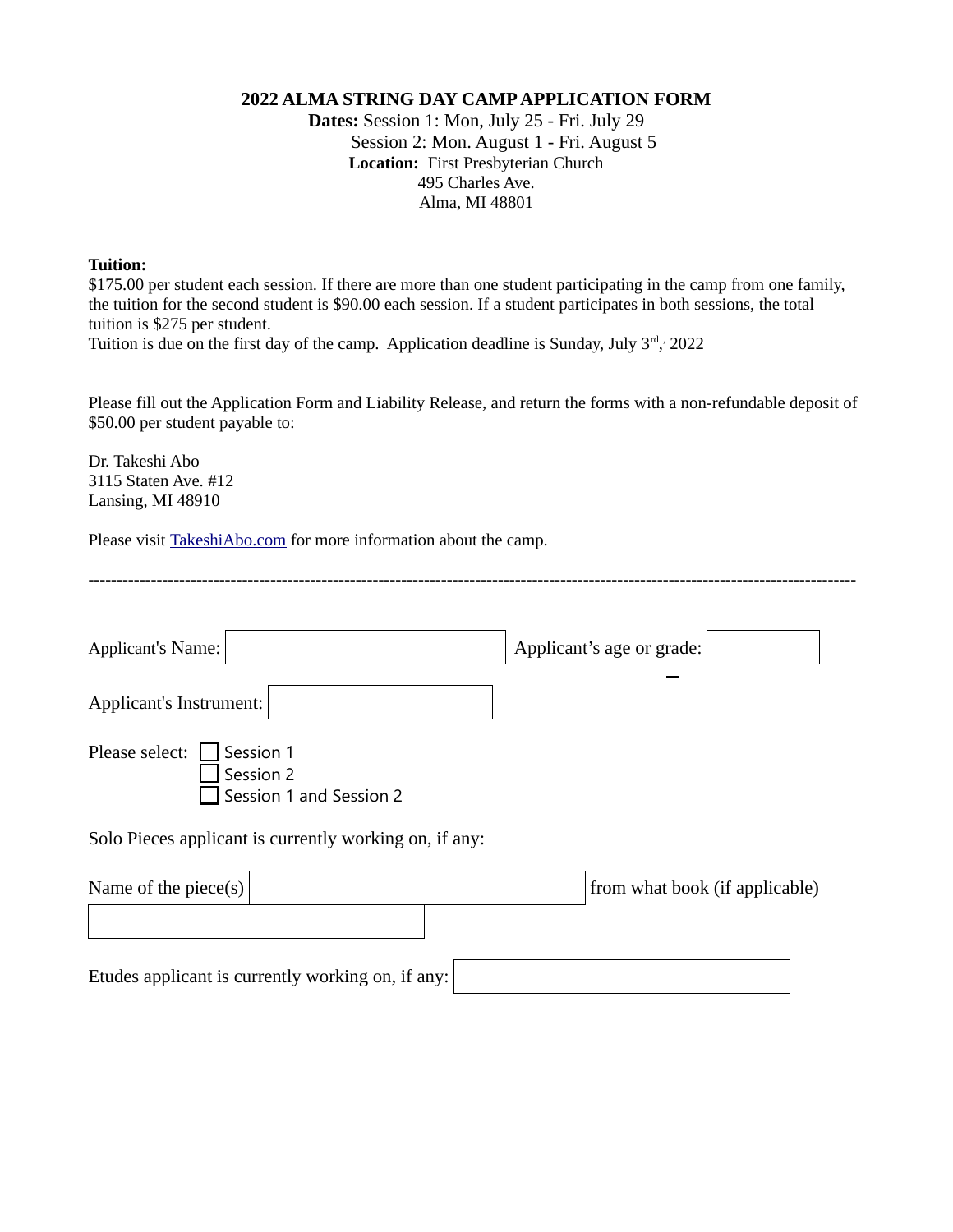| Applicant's parent or legal guardian's name:    |                     |
|-------------------------------------------------|---------------------|
| Applicant's parent or legal guardian's address: |                     |
|                                                 |                     |
|                                                 |                     |
| Email address:                                  | <b>Phone Number</b> |
| Parent or Legal Guardian's signature:           | Date:               |

## **LIABILITY RELEASE**

I AM AWARE that my child's participation in the Alma College String Day Camp ("the Camp") involves risks of personal injury, property damage, and other risks associated with the Camp.

I RELEASE the Camp and its agents, employees, board, and volunteers from liability for any loss, damage, and claims, including attorney fees, on account of injury to me/my child or to my/his or her property arising directly or indirectly from participation in the Camp.

I HEREBY HOLD HARMLESS the Camp and its agents, employees, board, and volunteers from any and all claims, actions, or damages relating to or arising out of any activity related to participation in the Camp.

These releases are effective for the student listed below, his or her personal representatives, assigns, and heirs.

I KNOW that if I/my child becomes injured while participating in the Camp, I/he or she is responsible for healthcare expenses, and I/he or she has made arrangements to handle such expenses through insurance coverage, access to cash, or other methods.

I ASSUME FULL RESPONSIBILITY FOR any and all claims and costs (including my own) arising directly or indirectly out of activities, acts, or omissions while my child is participating in the Camp.

I FURTHERMORE give any organization involved with the Camp permission to photograph me/my child. I understand that the Camp has permission to use these photographs/videotapes/other media for publicity purposes, unless written notice is received to the contrary.

**I CERTIFY that the statements made in this release are true and correct, and have been given voluntarily. I understand that this information may be disclosed to any party, with legal and proper interest, and I release the agency from any liability whatsoever supplying such information.**

**I HAVE CAREFULLY READ AND UNDERSTAND COMPLETELY THE ABOVE PROVISIONS AND VOLUNTARILY SIGN THE RELEASE AND INDEMINITY AGREEMENT.**